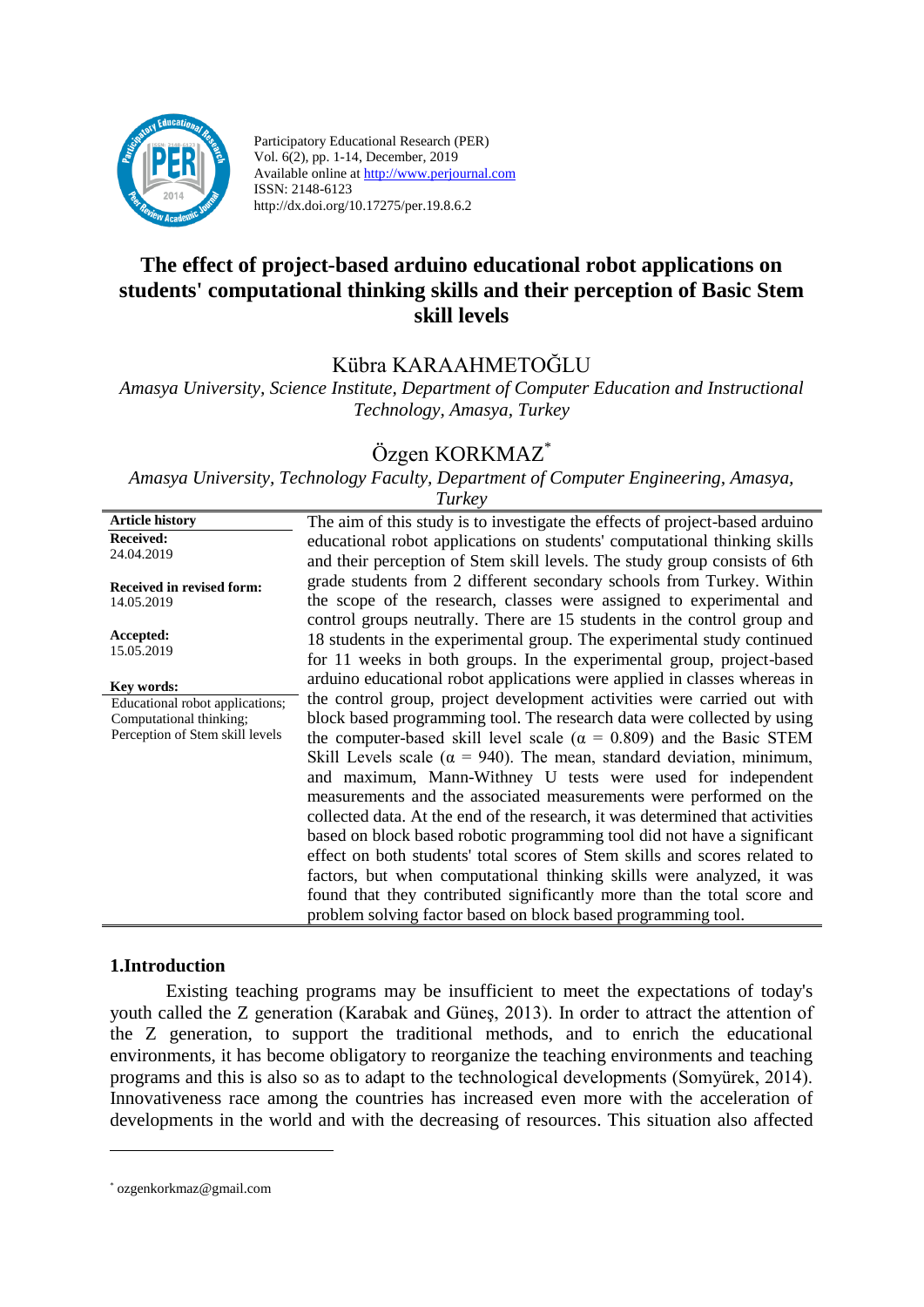the education policies of the countries (Akgündüz et al., 2015). For this reason, many countries have to upbring qualified and creative manpower who have a broad perspective, need to produce solutions to problems, use technology while creating their education strategies aimed at the next fifty or one hundred years' education strategies (Yenilmez and Balbağ, 2016). In this context, it is possible to say that technological developments have been used intensively in all areas of life and that the integration of technology to education has become a necessity in order for today's digital natives to use these tools correctly.

The Ministry of National Education of Turkey included the programming education which was previously present in the curriculum but left to the teacher initiative in the 5th grade curriculum as of the 2017-2018 academic year and made it compulsory to be used in the "Information Technologies and Software" course. In the 2018-2019 academic year, it was gradually included in the 6th grade curriculum (MEB, 2018). Computer programming is a process that involves many skills (Tüzün, 2007). In this process, students can acquire problem solving, logical thinking, algorithm skills and even analytical thinking skills (Ersoy, Madran and Gülbahar, 2011). A programmer should first identify the problem, develop an algorithm for the solution, write the algorithm that they have developed into the code blocks and analyze possible errors. Therefore, the programming process can be perceived as a complex process. Because programming training requires a number of skills, it can be challenging for beginners (Gomes and Mendes, 2007).

Computer science course is constantly changing and developing despite not being one of the ongoing courses for years like science, social sciences or mathematics, which causes students to think that it is a rather complicated thing when they first meet programming (Nedzad and Yasmeen, 2001). Students who meet the computer programming environment consisting of abstract concepts for the first time have difficulty in programming training. Yet making these concepts concrete increases the motivation of students in this. In the study with two different groups within the scope of visualization studies in programming education carried out by Lahtinen and others (2007), it was seen that the group who had to prepare the programming assignments visually made their homework more regularly than the other group. In fact, programming education is difficult and boring and this leads to the development of prejudice against it in young individuals (Saygıner, 2017). Nowadays, on the other hand, with the help of block-based programming tools which are developed by using the developments in computer design, programming has turned into a fun educational environment that can be reached even by preschool children, young people and anyone who wants to learn programming (Genç and Karakuş, 2011).

Making programming easier and facilitating programming with block-based tools help to overcome the difficulties encountered in programming. However, in programming education, most processes and concepts may remain abstract for students. Nowadays, with the development of technology, robotic sets are used in programming education. Abstract concepts can be concretized by the programming of educational robot sets (Ersoy, Madran and Gülbahar, 2011). In this context, not only can educational robot applications and block programming environments contribute positively to the students' attitudes towards programming, and but also they can contribute to the development of critical thinking, problem solving, computational thinking and basic stem skills.

Developments in computer science have profound effects on economic and social life. Today, almost everyone, regardless of age, is expected to have some basic computational thinking skills in parallel with the new developments in technology (Wing, 2014). Having the

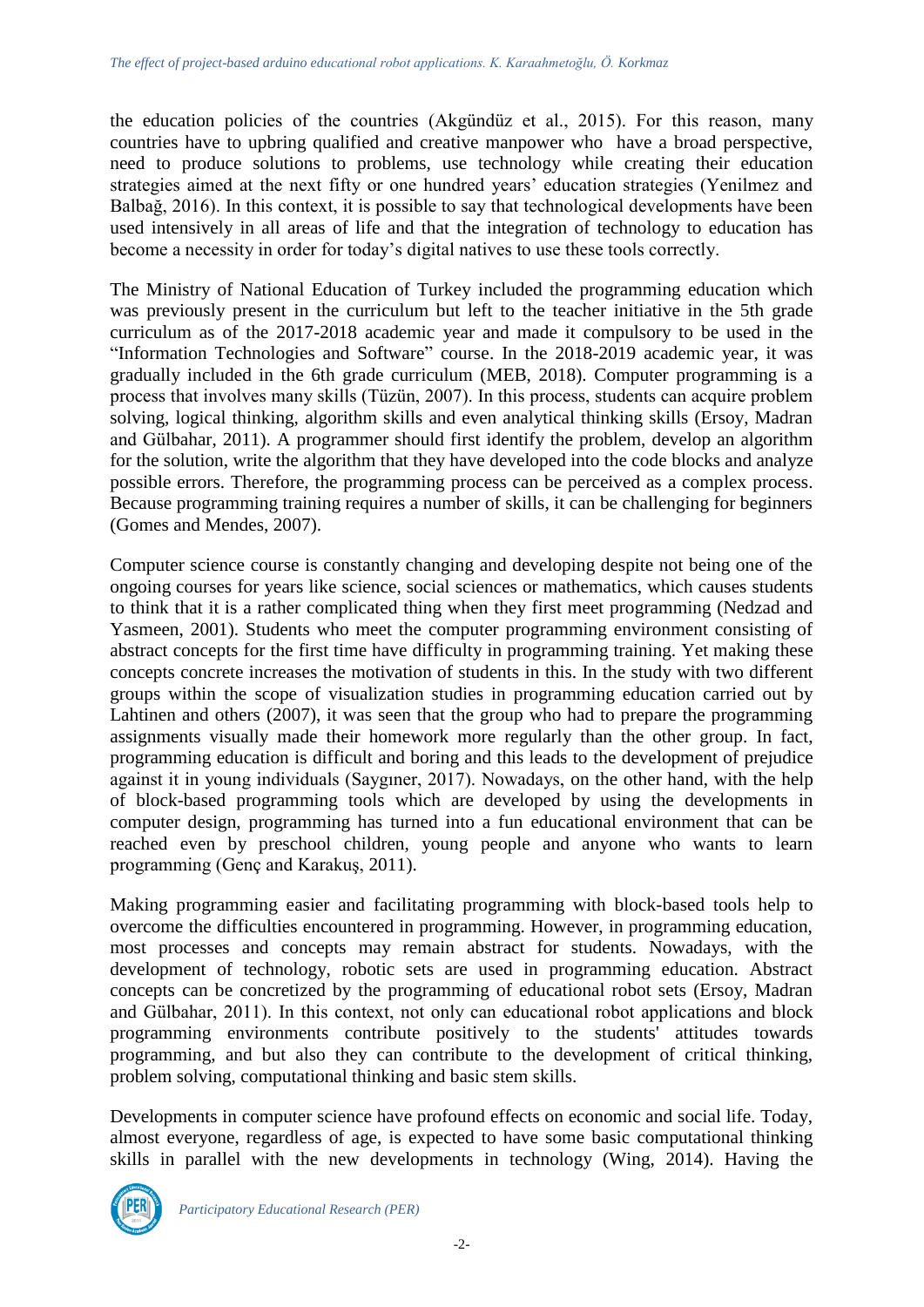knowledge, skills and attitudes required to use the computer in solving daily life problems is called computational thinking (Özden, 2015). The purpose of using computational thinking in education is not only the increase of computer science qualifications of the students, but also making them gain the habit of using computational thinking skills in other courses (ISTE, 2015). These skills are defined as; creative thinking, algorithmic thinking, critical thinking, problem solving, cooperative learning and communication skills.

The basic stem skills of students can be improved by using educational robot applications and block programming environments. In the educational process from pre-school to higher education, science, technology, engineering and mathematics are brought together by an interdisciplinary approach to solve problems in everyday life, and this approach is defined as 'Stem approach' (Altunel, 2018). In this method, students' feelings of wonder are revived; they are expected to transform their research and inquiry-based learning into a product. Fidan and Yalçın (2012) state that educational robot applications improve students' mathematical thinking skills, collaborative study skills, creativity and problem solving skills, but also teach them scientific method, programming logic and engineering designing processes. It can be said that these skills are similar to computational thinking and Stem skills. Sarıtepeci and Durak (2017) emphasize that students should be prepared to solve the problems that we do not know now but we may encounter in the future using technologies. For many years, the basic education period has focused on children's reading, writing and mathematics learning. However, in recent years, Stem and science learning have begun to be emphasized (Gelman and Brenneman, 2004).

In recent years, robotic technologies have been used in education in order to develop basic knowledge and skills related to disciplines of Science, Technology, Engineering and Mathematics. Tools such as intelligent objects, virtual robot programming environments, selfmade sets, which aim to give programming instruction to the students with a programmable physical robot, have become widespread (Numanoğlu and Keser, 2017). In the literature, it is possible to find many studies that educational robots and block programming contribute to the different cognitive characteristics of students (Saygıner, 2017; Demirkol, 2016; Yiğit, 2016; Erol, 2015; Kaucic and Asic, 2011; Kert and Uğraş, 2009). When the literature was examined, the effect of robot use in educational environments in recent years was also investigated thoroughly (Ching, Yang, Wang, Baek, Swanson and Chittoori, 2019; Simsek, 2018; Chen, at al., 2017; Leonard, at al., 2016; Noble Chaudhary, Agrawal, Sureka and Sureka, 2016; Yuen, at al., 2014). When examined variables are checked, computational thinking skills were described for the first time by Jeannette M. Wing in 2006.

Wing (2014) considers that computational thinking skills are essential for every individual towards the middle of the 21st century, just like reading, writing and basic math skills. This has led computational thinking to be an important research area in recent years. Today, individuals need to have the 21st century skills to invent and innovate, and the way to equip students with these skills is through Stem training (Roberts, 2012). Stem is a popular education concept. In recent years, countries have been building their curriculum on this concept. In this case it is important to look at what affects students' perceptions of Stem skill levels. Carbonaro, Rex and Chambers (2004) stated that Stem, coding, computing, and engineering skills are effective tools for project-based learning in which all are combined related to the use of robotic sets in education. However, there is not enough evidence in the literature as to whether all these variables are combined and especially in relation to project based environments to examine the effects of education given to educational robots on students' computational thinking and Stem skills.

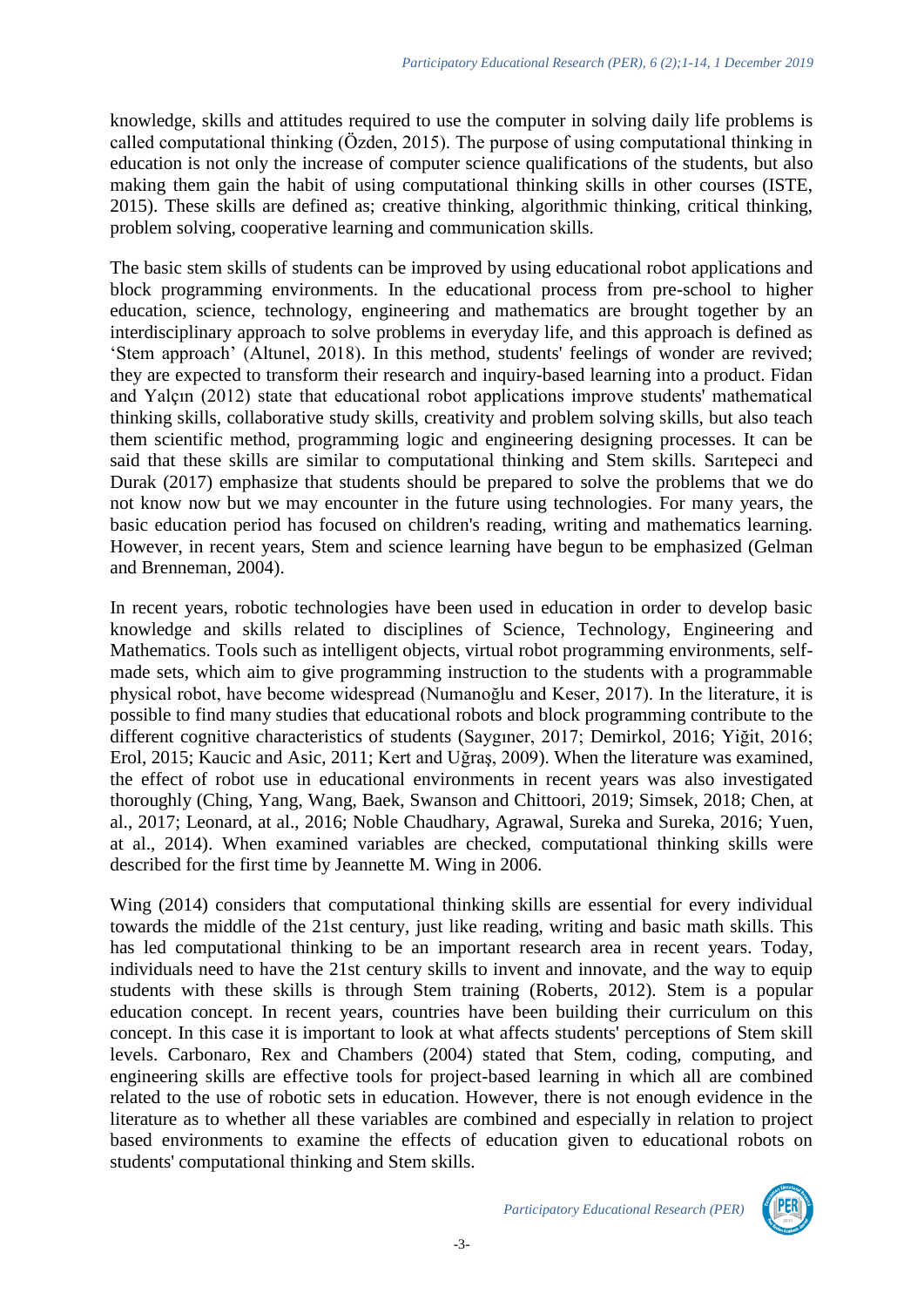In this study, these 2 skills were considered together and this space was tried to be filled. Thusly it is thought that the research will contribute to the literature. In conclusion, the aim of the study is to investigate the effect of project-based arduino educational robot applications on students' computational thinking skills and their perception of Stem skill levels.

## *1.2.Sub Problems*

- (1) How are the students' Stem and Computational thinking skill levels in general?
- (2) What is the effect of project-based arduino educational robot applications on students' Stem and Computational thinking skill levels?

# **2.Method**

## *2.1. Research Design*

The quasi-experimental research design was used in the research with pretest- posttest control group. Since the students in the study could not be assigned in a neutral way, the study has a quasi-experimental design. General application of quasi-experimental designs in the field of educational technology is to compare the same groups of students or classes with different teaching strategies and to compare them over the dependent variables that are supposed to be investigated during the determined period (Dündar, Şahinkayası and Şahinkayası, 2017). "Project Based Arduino Educational Robot Applications" is the independent variable the effect of which on the experimental group is investigated. In the control group, students were taught based on the "Existing Information Technologies and Software (ITS)" course Teacher's Guide (MEB, 2018). The research design of the study is summarized in Table 1.

| Table 1. Research Design of the Study |                                                                                               |                     |                                                                                               |                                        |                                          |                 |
|---------------------------------------|-----------------------------------------------------------------------------------------------|---------------------|-----------------------------------------------------------------------------------------------|----------------------------------------|------------------------------------------|-----------------|
| Group                                 | <b>Pretest</b>                                                                                |                     | <b>Teaching Method</b>                                                                        |                                        |                                          | <b>Posttest</b> |
| Experimental<br>Control               | Perceptions<br>Computational<br>Levels<br>Skill<br>Perceptions of <i>Stem Skill</i><br>Levels | $\iota$<br>thinking | <b>Project</b><br>Educational<br>$Applications + ITS$<br>Teacher's Guide (2018)<br><b>TTS</b> | <b>Based</b><br>course Teacher's Guide | <b>Arduino</b><br><b>Robot</b><br>course | PCTSL+PSSL      |
|                                       |                                                                                               |                     | (2018)                                                                                        |                                        |                                          |                 |

### *2.2. Study group*

The study group consisted of 6th grade students in two different secondary schools who are similar in terms of their socioeconomic status. Within the scope of the research, classes were assigned to experimental and control groups in an unbiased manner. There are 15 students in the control group and 18 students in the experimental group. The researcher worked as a teacher in the ITS courses in the 2018-2019 academic year in both groups. Demographic data of the students who constitute the experimental and control groups are given in Table 2.

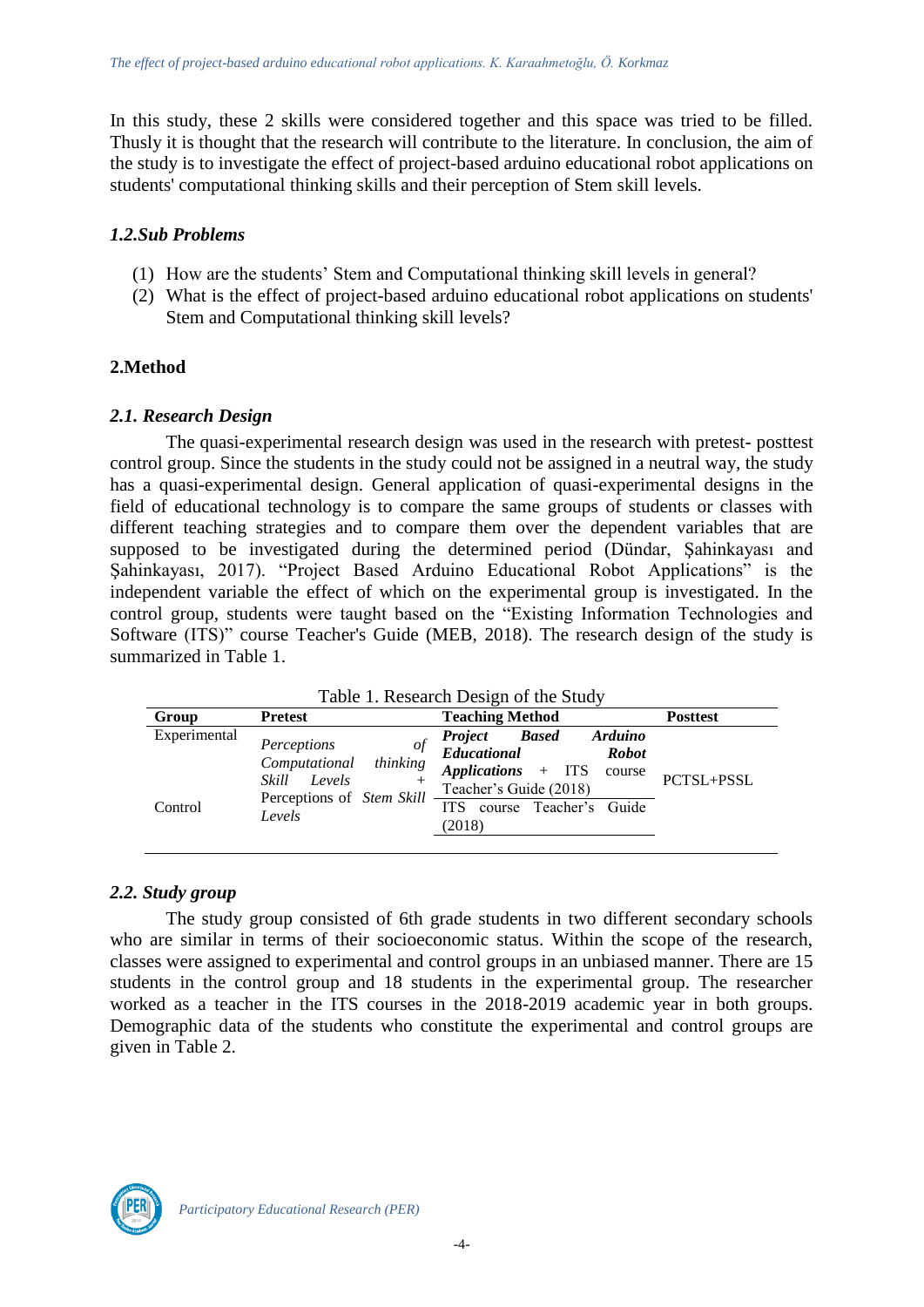|              | Gender | $\frac{1}{2}$ and $\frac{1}{2}$ compared in commutation of the groups |              |  |
|--------------|--------|-----------------------------------------------------------------------|--------------|--|
| Groups       | Female | Male                                                                  | <b>Total</b> |  |
| Experimental |        |                                                                       | 18           |  |
| Control      |        |                                                                       |              |  |
| Total        |        | 'δ                                                                    | 33           |  |

#### *2.3. Data Collection Tools*

In this study, "Computational thinking skill level" and "Perceptions of Stem skill levels" scales were used as data collection tools.

#### *2.3.1. Scale of Computational thinking Skill Levels:*

In order to measure the students' computational thinking skills, "Computational thinking skill levels scale" adapted by Korkmaz, Çakır and Özden (2015) was used. The scale developed for measuring university students' computational thinking skills was also adapted by the same researchers to secondary school students later. During the adaptation study, the scale, which was previously developed in 5-point Likert type with 29 items, was reduced to 22 items. Cronbach alpha  $(\alpha)$  values were calculated and confirmatory factor analyzes were performed for each factor in the scale of 5 factors. After confirmatory factor analysis, seven items with very low regression value were excluded from the original scale. After the confirmatory factor analysis on the 22-item scale, the observed values were found to be acceptable. The results of the reliability analysis of the scale in general and its factors are summarized in Table 3.

| <b>Factors</b>       | <b>Number of items</b> | <b>Cronbach Alpha</b> |
|----------------------|------------------------|-----------------------|
| Creativity           |                        | .640                  |
| Algorithmic Thinking | 4                      | ,762                  |
| Collaboration        | 4                      | .811                  |
| Critical thinking    | 4                      | .714                  |
| Problem solving      | 6                      | ,867                  |
| Total                | 22                     | .809                  |

**Table 3.** Results of the reliability analysis of the scale and its factors

#### *2.3.2. Basic Stem Skill Levels Scale*

Basic STEM Skill Levels scale which was adapted by Korkmaz, Cakir, Ugur Erdoğmuş and Öner (In Press) was used to determine the students' Stem skill levels. They adapted the Basic STEM Skill Levels scale, which was previously designed to measure the STEM skill levels of university students, to the secondary school level. The scale is a 7-point Likert-type scale consisting of 23 items that can be grouped under 3 factors. The results of the reliability analysis of the scale in general and its factors are summarized in Table 4.

**Table 4.** Internal Consistency Coefficients of the BSSLS

|                                   | Number of Cronbach's |       |
|-----------------------------------|----------------------|-------|
| Factor                            | <b>Items</b>         | Alpha |
| <b>Science</b>                    | 11                   | 0.899 |
| <b>Engineering and Technology</b> |                      | 0.858 |
| <b>Mathematics</b>                |                      | 0.800 |
| <b>Total</b>                      | 23                   | 0.940 |

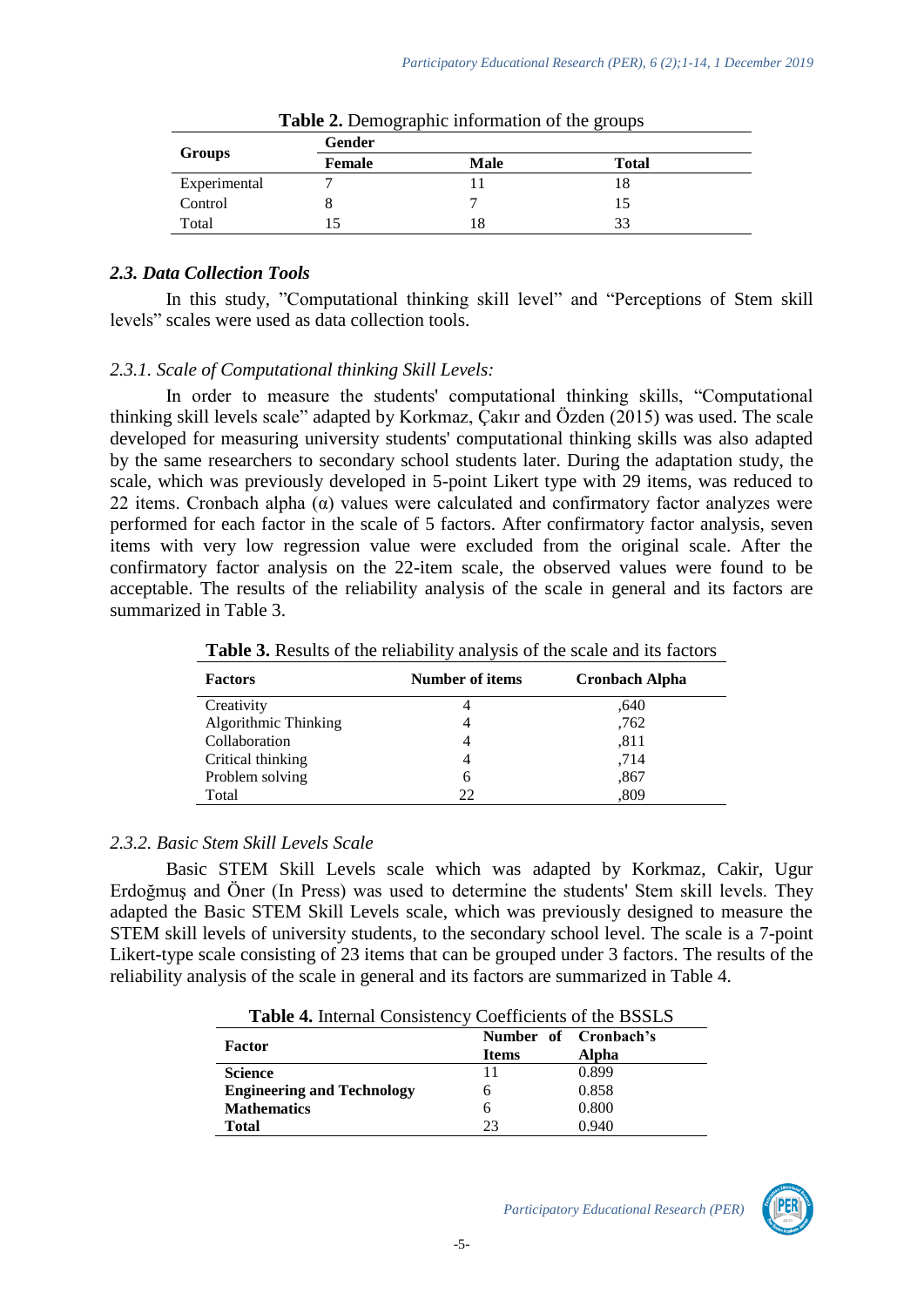## *2.4. Experimental Operations*

The experimental and control groups in the selected schools were determined neutrally. The study was carried out in the Information Technology and Software (ITS) course which is compulsory in schools. The researcher is the teacher of the course at the same time. The course plans were prepared by the researcher before the application. Within this framework, the learning outcomes and class hours were taken into consideration in the field of learning. While the lesson plans were being created, the ITS course curriculum and MEB (2018) were used. The experimental implementation process is summarized in Table 5.

|         | <b>Tuble of E</b> apormicinal imprementation bleps               |                                      |
|---------|------------------------------------------------------------------|--------------------------------------|
| Weeks   | <b>Groups</b>                                                    |                                      |
|         | <b>Experimental</b>                                              | <b>Control</b>                       |
| Week 1  | <b>Implementation of Pretest</b>                                 |                                      |
| Week 2  |                                                                  |                                      |
| Week 3  | Problem Solving Concepts and Approaches                          |                                      |
| Week 4  |                                                                  |                                      |
| Week 5  | Using Block-Based Programming Tool                               |                                      |
| Week 6  | Block Based Robotic Programming Tool                             | Tool<br>Block-Based<br>Programming   |
| Week 7  | Activities                                                       | Activities                           |
| Week 8  |                                                                  |                                      |
| Week 9  | Project Development with Block Based<br>Robotic Programming Tool | Project Development with Block Based |
| Week 10 |                                                                  | Programming Tool                     |
| Week 11 | <b>Implementation of Posttest</b>                                |                                      |

General aspects of the implementation are:

- The application was carried out in a total of 11 weeks. The instructional design prepared by the researcher was used in these weeks. In the first week," Computational thinking skill levels" and "Stem skill level perceptions " scales were applied to the experimental and control groups before the application as pre-test.
- Unit of "Problem solving concepts and approaches" was presented with the same lesson plans to both groups in weeks 2, 3,4. In these weeks the students were taught ;
	- o Data types,
	- o the concepts of fixed and variable,
	- o using the concepts of fixed and variable in problem solving,
	- o dividing a problem into sub-problems,
	- o using basic functions in the problem solving process,
	- o developing an algorithm for solving the problem,
	- o testing the solution of an algorithm.
- In week 5, information about the Scratch program, which is a block-based programming tool, was given to both groups.
- In the 6th and 7th weeks, students from the experimental group were informed about the Arduino educational robot set program with the Scratch for Arduino block-based program.

Experimental group students were taught;

- The aim of the Arduino educational robotics set,
- sensors used in the set.
- arduino educational robotics set programming with Scratch.

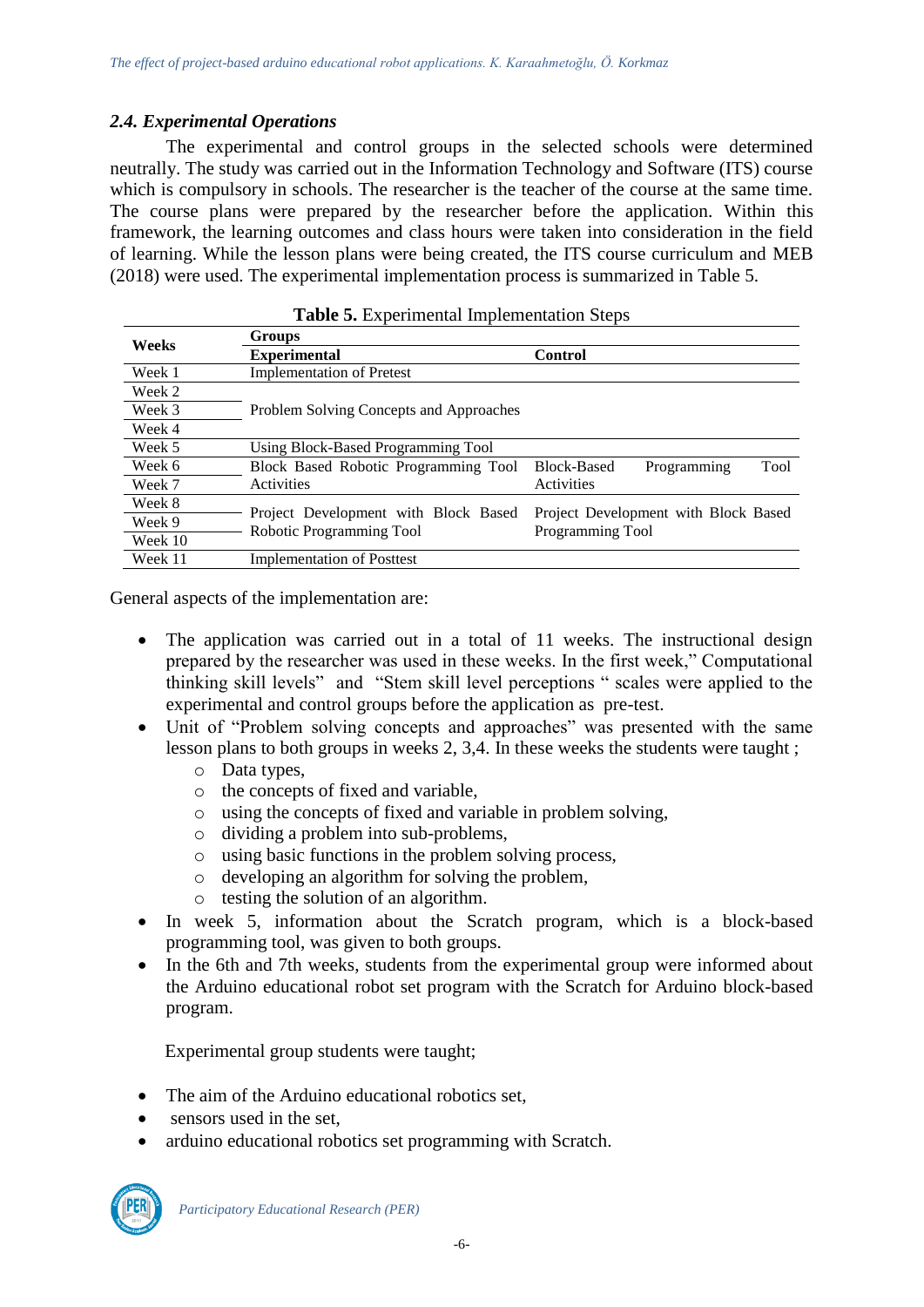- In these weeks, the control group students continued their programming studies with the Scratch block based program.
- In weeks 8, 9 and 10; firstly, a seminar was given to the students by the researcher. At the seminar; information about the project description, project steps, sample projects was given. The experimental group was divided into teams of 3 also considering the preferences of the students. The project topics determined by the researcher were randomly distributed to the students in the experimental group. The aim of the project topics' being determined by the researcher was to provide a limitation for the arduino educational robot sets, which is a very large area for the researcher to determine and to save time. A total of 6 project studies were conducted in the experimental group. The names of the projects prepared by the teams are given below:
	- o Piano from Fruits
	- o Smart home
	- o Forest fire system
	- o Automatic garden irrigation system
	- o Seeing dustbin
	- o Street lamp with level
- The control group students were also given a project preparation seminar by the researcher. Again, in light of student preferences, the control group was divided into teams of 3 and the project topics were randomly distributed to the students. In the control group, 5 project studies were carried out. The project topics prepared by the teams;
	- o Maze game,
	- o Ghost capturing game,
	- o Animation of learning numbers
	- o Pinball Game
	- o Fish Catching Game
- Finally, "Computational thinking skill levels" and "Stem skill level perceptions" scales were applied to the groups as post-test.

The 3-week process in the experimental and control groups (weeks 8, 9 and 10) was planned by considering the process steps related to the project-based learning concept of Moursund (1999).

### *2.5. Data Analysis*

Due to the number of different questions in the data collection tools, the raw scores obtained with each of the scales were converted into a system of 100 to be between 20 and 100. As the number of students in the experimental and control groups was less than 20, nonparametric tests were used for all sub-problems. In this context, the mean, standard deviation, minimum, and maximum, Mann-Withney U tests were used for independent measurements.

### **3. Findings**

The findings of the basic Stem skill levels of the students in the experimental and control groups before the application are summarized in Table 6.

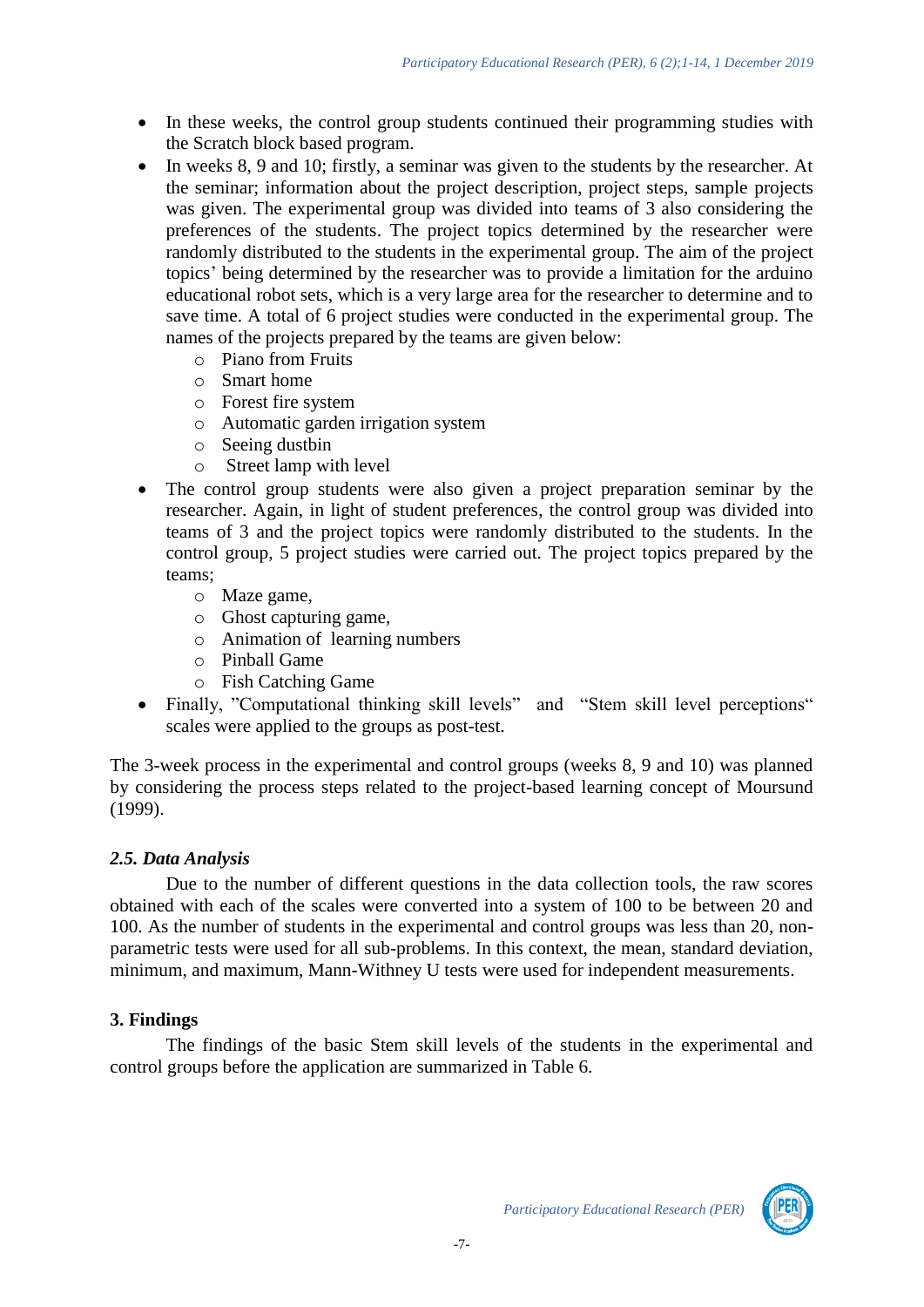| <b>Table 6.</b> Stem Skill Levels of Students in General |    |        |         |         |          |  |  |  |
|----------------------------------------------------------|----|--------|---------|---------|----------|--|--|--|
|                                                          |    | The    | The     |         |          |  |  |  |
|                                                          | N  | lowest | highest | X       | s.d.     |  |  |  |
| Science                                                  | 33 | 20.70  | 95.50   | 55,2788 | 18,84965 |  |  |  |
| Engineering and Technology                               | 33 | 4.70   | 99.40   | 51,5606 | 21,56674 |  |  |  |
| <b>Mathematics</b>                                       | 33 | 23.70  | 94.70   | 58,6636 | 18,95268 |  |  |  |
| <b>STEM Total</b>                                        | 33 | 17.30  | 92,60   | 55,1939 | 18,21668 |  |  |  |

When Table 6 is examined, it is observed that the self-perception scores of the students towards the basic Stem skills range from 17.30 to 92.60 and the average is 55.19. When the factor scores are examined, it is observed that the lowest average belongs to Engineering and Technology ( $\bar{x}$  = 51.56), while the highest mean belongs to Mathematics factor ( $\bar{x}$  = 58.66). Accordingly, it can be said that students' perception of basic Stem skills is low, the lowest factor points belong to Engineering and Technology, and the highest mean belongs to Mathematics factor. The findings of the students in the experimental and control groups regarding the level of computational thinking in general before the application are summarized in Table 7.

**Table 7.** Students' Computational thinking Skill Levels in General

|                                    |    |            | The     |         |          |
|------------------------------------|----|------------|---------|---------|----------|
|                                    | n  | The lowest | highest | X       | S.S.     |
| Creative Thinking                  | 33 | 45.00      | 100,00  | 80,1515 | 15,48613 |
| Algorithmic Thinking               | 33 | 20,00      | 100,00  | 65,6061 | 17,03661 |
| Collaboration                      | 33 | 20.00      | 100,00  | 72,8788 | 21,75971 |
| Critical Thinking                  | 33 | 25,00      | 100,00  | 69,5455 | 18,25872 |
| Problem Solving                    | 33 | 40,00      | 100,00  | 74,6455 | 14,89184 |
| Computational thinking total point | 33 | 41,80      | 100,00  | 72,7485 | 10,68858 |

While Table 7 is examined, it is observed that the self-perception scores of the students in terms of computer-based thinking skill levels vary between 41,80 and 100 and the average is 72.74. When the factor scores are examined, the lowest mean belongs to algorithmic thinking  $(\bar{x} = 65.60)$ , while the highest average is related to creativity factor ( $\bar{x} = 80.15$ ). According to this, it is possible to say that the computer skills of the students are high, the lowest factorrelated points belong to algorithmic thinking, and the highest mean is the creativity factor. The results of the Mann-Whitney U test performed to determine whether experimental and control groups are similar in terms of Stem skill levels prior to experimental procedures are summarized in Table 8.

| $\sim$ where $\sim$ is intermed we see the binimum of |              |             |         |                   |       |       |
|-------------------------------------------------------|--------------|-------------|---------|-------------------|-------|-------|
| <b>Factors</b>                                        | Group        | $\mathbf n$ | Rank    | <b>Rank Total</b> |       | р     |
|                                                       |              |             | Average |                   |       |       |
| Science                                               | Experimental | 18          | 16.11   | 290.0             | 119.0 | 0.562 |
|                                                       | Control      | 15          | 18.07   | 271.0             |       |       |
| Engineering<br>and                                    | Experimental | 18          | 14.20   | 261.0             | 90.0  | 0.103 |
| technology                                            | Control      | 15          | 20.00   | 300.0             |       |       |
|                                                       | Experimental | 18          | 15.42   | 277.5             | 106.5 | 0.301 |
| <b>Mathematics</b>                                    | Control      | 15          | 18.90   | 283.5             |       |       |
| <b>Stem Total</b>                                     | Experimental | 18          | 15.58   | 280.5             | 109.5 | 0.356 |
|                                                       | Control      | 15          | 18.70   | 280.5             |       |       |

**Table 8.** Findings about the Similarity of Stem Skills of Students Before Application

When the results of the Mann Whitney U Test, which was conducted in order to determine whether the secondary school students participating in the experimental process are similar in

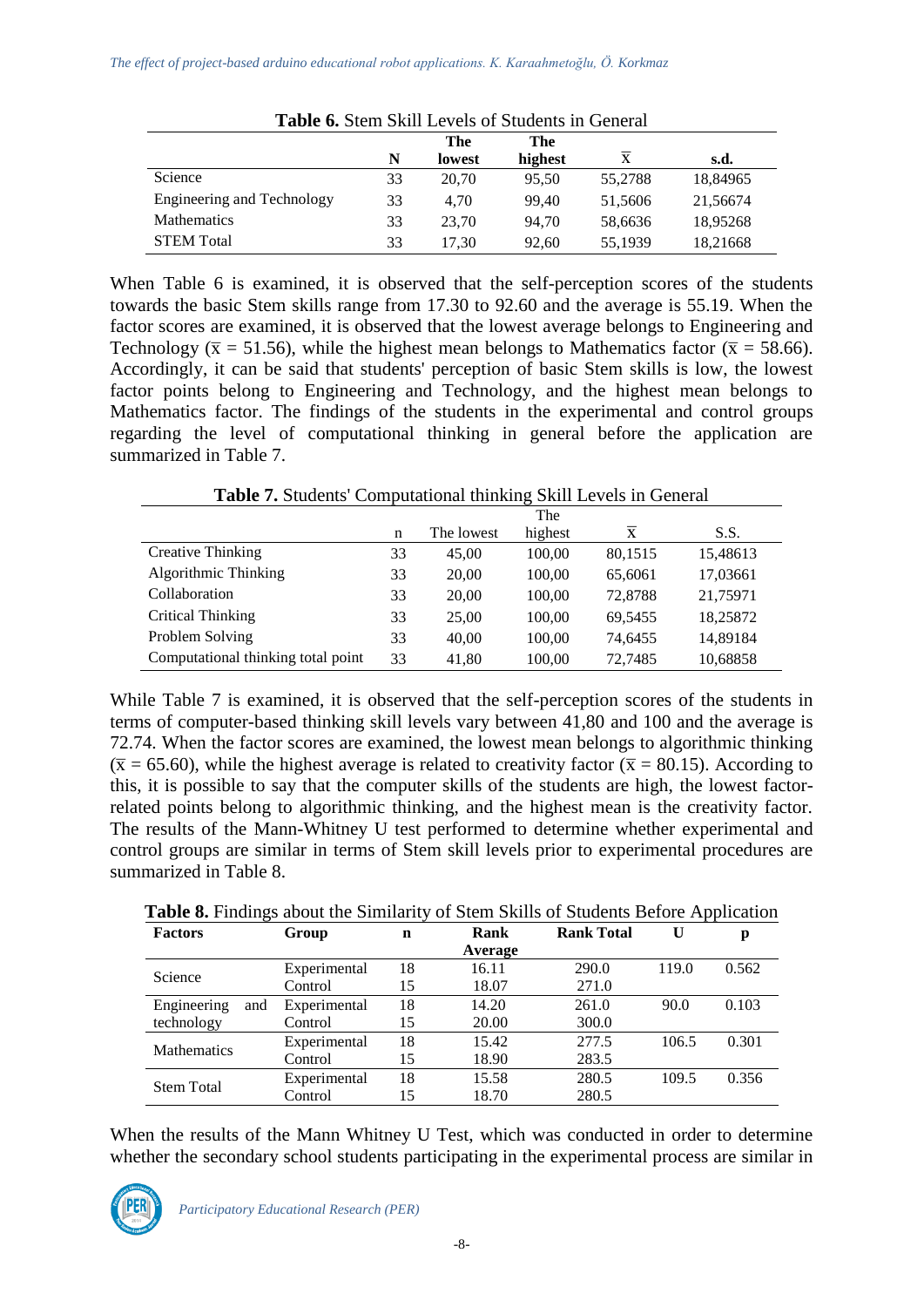terms of Stem skills before the experimental application, both for Stem skills total scores ( $U =$ 109.5; p > 0.05) Science (U = 119.0; p > 0.05), Engineering and Technology (U = 109.5; p > 0.05) and Mathematics (U = 106.5; p > 0.05), it was observed that there was no significant difference between skills. Accordingly, it can be said that the groups were similar in terms of Stem skills before the application. The results of the Mann-Whitney U test performed to determine whether the experimental and control groups were similar in terms of their skill level in terms of computational thinking before the experimental procedures are summarized in Table 9.

| Application          |              |             |         |                   |              |       |  |
|----------------------|--------------|-------------|---------|-------------------|--------------|-------|--|
| <b>Factors</b>       | Group        | $\mathbf n$ | Rank    | <b>Rank Total</b> | $\mathbf{U}$ | p     |  |
|                      |              |             | Average |                   |              |       |  |
|                      | Experimental | 18          | 17.17   | 309.0             | 132.0        | 0.913 |  |
| Creative Thinking    | Control      | 15          | 16.80   | 252.0             |              |       |  |
| Algorithmic          | Experimental | 18          | 15.47   | 278.50            | 107.5        | 0.316 |  |
| Thinking             | Control      | 15          | 18.83   | 282.50            |              |       |  |
| Collaboration        | Experimental | 18          | 17.53   | 315.50            | 125.5        | 0.730 |  |
|                      | Control      | 15          | 16.37   | 245.50            |              |       |  |
|                      | Experimental | 18          | 14.97   | 269.50            | 98.5         | 0.185 |  |
| Critical Thinking    | Control      | 15          | 19.43   | 291.50            |              |       |  |
| Problem Solving      | Experimental | 18          | 15.78   | 284.0             | 113.0        | 0.423 |  |
| Computational        | Control      | 15          | 18.47   | 277.0             |              |       |  |
| thinking total point |              |             |         |                   |              |       |  |
| Computational        | Experimental | 18          | 15.78   | 284.0             | 113.0        | 0.426 |  |
| thinking total point | Control      | 15          | 18.47   | 277.0             |              |       |  |

**Table 9.** Findings Related to Similarity of Students' Computational thinking Skills Before the

When the results of the Mann Whitney U Test are examined which was performed to determine whether secondary school students participating in the experimental process were similar in terms of their computational thinking skills before the experimental application, it was observed that there was no significant difference between the total scores of both the experimental and control groups regarding the factors of computational thinking skills ( $U =$ 113.0; p > 0.05) as well as Creative thinking (U = 132.0; p > 0.05), Algorithmic thinking (U = 107.5; p> 0.05), Collaboration (U = 107.5; p> 0.05), Critical thinking (U = 98.5; p> 0.05) and Problem solving (U = 113.0;  $p > 0.05$ ). According to this, it can be said that groups were similar in terms of computational thinking skills before the application. The results of the Mann-Whitney U test are used to differentiate between the experimental and control groups in order to determine the effects of the activities performed in the experimental and control groups reflecting the posttest scores on the students' Stem skills are summarized in Table 10.

| <b>Table TV.</b> The Contribution of Experimental Practice to Students Stein Skills |              |             |             |        |       |       |  |  |  |  |
|-------------------------------------------------------------------------------------|--------------|-------------|-------------|--------|-------|-------|--|--|--|--|
| <b>Factors</b>                                                                      | Group        | $\mathbf n$ | <b>Rank</b> | Rank   | U     | р     |  |  |  |  |
|                                                                                     |              |             | Average     | Total  |       |       |  |  |  |  |
| Science                                                                             | Experimental | 18          | 19.00       | 276.0  | 105.0 | 0.277 |  |  |  |  |
|                                                                                     | Control      | 15          | 15.33       | 285.0  |       |       |  |  |  |  |
| Engineering<br>and                                                                  | Experimental | 18          | 14.72       | 265.0  | 94.0  | 0.138 |  |  |  |  |
| technology                                                                          | Control      | 15          | 19.73       | 296.0  |       |       |  |  |  |  |
| <b>Mathematics</b>                                                                  | Experimental | 18          | 15.47       | 278.50 | 107.5 | 0.319 |  |  |  |  |
|                                                                                     | Control      | 15          | 18.83       | 282.50 |       |       |  |  |  |  |
| <b>Stem Total</b>                                                                   | Experimental | 18          | 14.97       | 269.50 | 98.5  | 0.187 |  |  |  |  |
|                                                                                     | Control      | 15          | 19.43       | 291.50 |       |       |  |  |  |  |

**Table 10.** The Contribution of Experimental Practice to Students' Stem Skills

When the results of the Mann Whitney U Test are examined in table 10, to see whether the block-based robotics programming tool based on the posttest scores were significantly higher

*Participatory Educational Research (PER)*

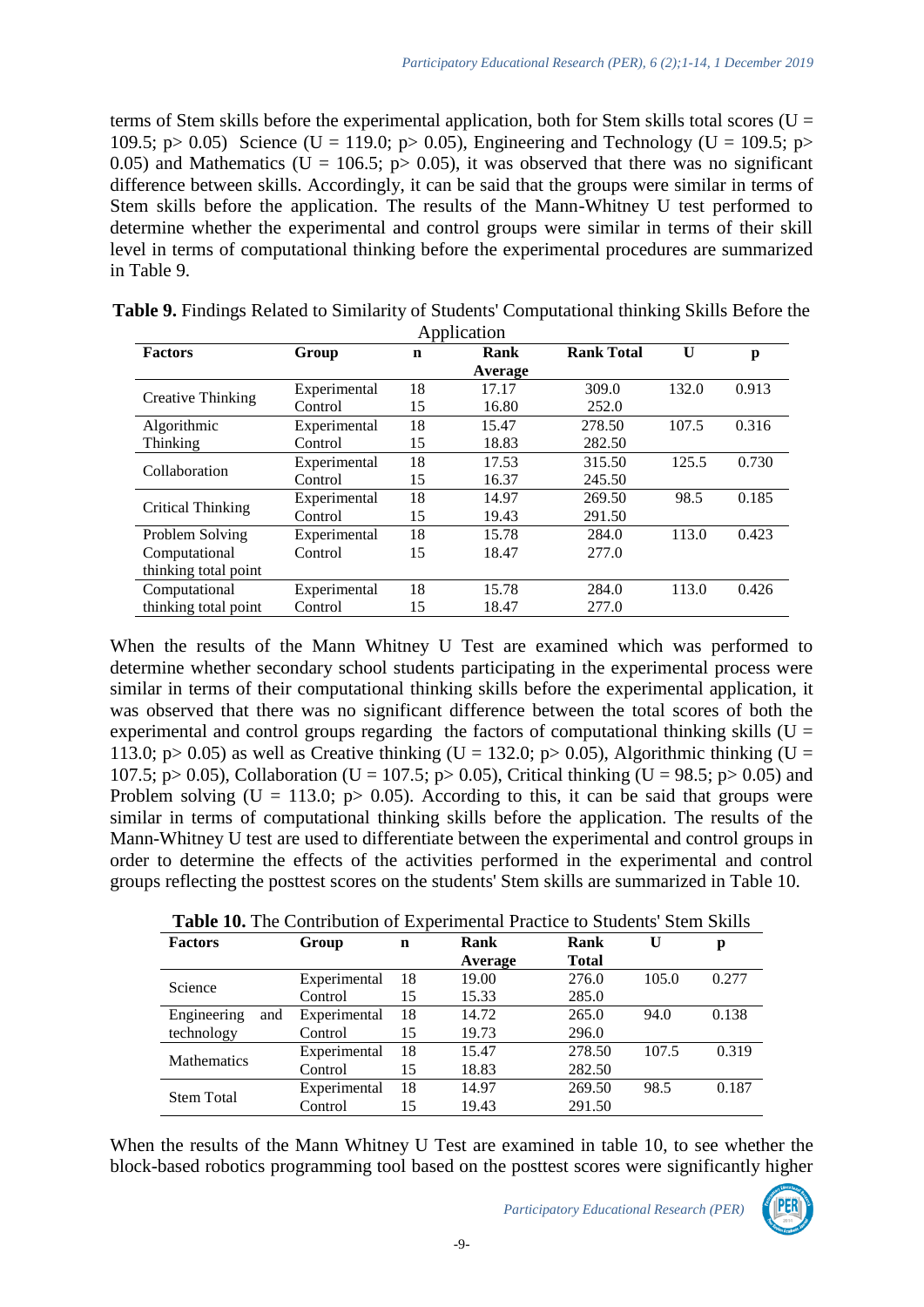than the activities based on block based programming tools for middle school students, it was determined that there was no significant difference between the scores and scores of the factors. Accordingly, it can be said that activities based on block-based robotics programming tools do not significantly contribute more to Stem skills of secondary school students compared to block based programming tool activities. The results of the Mann-Whitney U test for the differentiation between the experimental and control groups in order to determine the effect of the activities performed in the experimental and control groups according to the posttest scores on the computational thinking skills of the students are summarized in Table 11.

| OVIII?                   |              |             |         |                   |        |          |  |  |  |
|--------------------------|--------------|-------------|---------|-------------------|--------|----------|--|--|--|
| <b>Factors</b>           | Group        | $\mathbf n$ | Rank    | <b>Rank Total</b> | U      | p        |  |  |  |
|                          |              |             | Average |                   |        |          |  |  |  |
| <b>Creative Thinking</b> | Experimental | 18          | 16.92   | 304.50            | 133.50 | 0.956    |  |  |  |
|                          | Control      | 15          | 17.10   | 256.50            |        |          |  |  |  |
| Algorithmic              | Experimental | 18          | 17.14   | 308.50            | 132.50 | 0.927    |  |  |  |
| Thinking                 | Control      | 15          | 16.83   | 252.50            |        |          |  |  |  |
| Collaboration            | Experimental | 18          | 16.75   | 301.50            | 130.50 | 0.869    |  |  |  |
|                          | Control      | 15          | 17.30   | 259.50            |        |          |  |  |  |
| <b>Critical Thinking</b> | Experimental | 18          | 17.75   | 319.50            | 121.50 | 0.620    |  |  |  |
|                          | Control      | 15          | 16.10   | 241.50            |        |          |  |  |  |
| Problem Solving          | Experimental | 18          | 20.14   | 362.50            | 78.50  | $0.039*$ |  |  |  |
|                          | Control      | 15          | 13.23   | 198.50            |        |          |  |  |  |
| Computational            | Experimental | 18          | 18.86   | 339.50            | 101.50 | $0.025*$ |  |  |  |
| thinking Total Point     | Control      | 15          | 14.77   | 221.50            |        |          |  |  |  |

**Table 11.** Contribution of Experimental Application to Students' Computational thinking  $\tilde{\mathbf{Q}}$ ille

When the results of the Mann Whitney U Test, which was conducted to define whether activities based on block-based robotics programming tools significantly contributed to the computer-based thinking skills of the students compared to the activities based on the blockbased programming tools, are examined (please see table 11), there was a significant difference between the total scores of computational thinking skills of the experimental and control groups ( $U = 101.50$ ,  $p > 0.05$ ). When it comes to the points related to factors, it was determined that there was a significant difference only between problem solving skills ( $U =$ 78.50,  $p > 0.05$ ). Accordingly, it can be said that activities based on block-based robotics programming tools contribute significantly to the total score and problem-solving factor compared to the computational thinking skills and activities based on block-based programming tool.

### **4. Discussion and Conclusion**

When the students' perception levels about their basic Stem skills are focused upon, they appear slightly low, the points for the lowest factor being Engineering and Technology, and the highest is the Math factor. According to this, it can be said that the students did not have much experience in engineering and technology studies, and that the mathematics courses given in the school provided students with high mathematics perceptions. It was determined that there was no significant difference between the experimental and control groups compared to the Tests of Basic Stem skills levels before the experimental invention, in other words, the groups were similar before the application. When the differentiation between the experimental and control groups is examined in order to determine the effects of the activities performed in the experimental and control groups on the students' Stem skills in light of the posttest scores, it was determined that there was no significant difference between

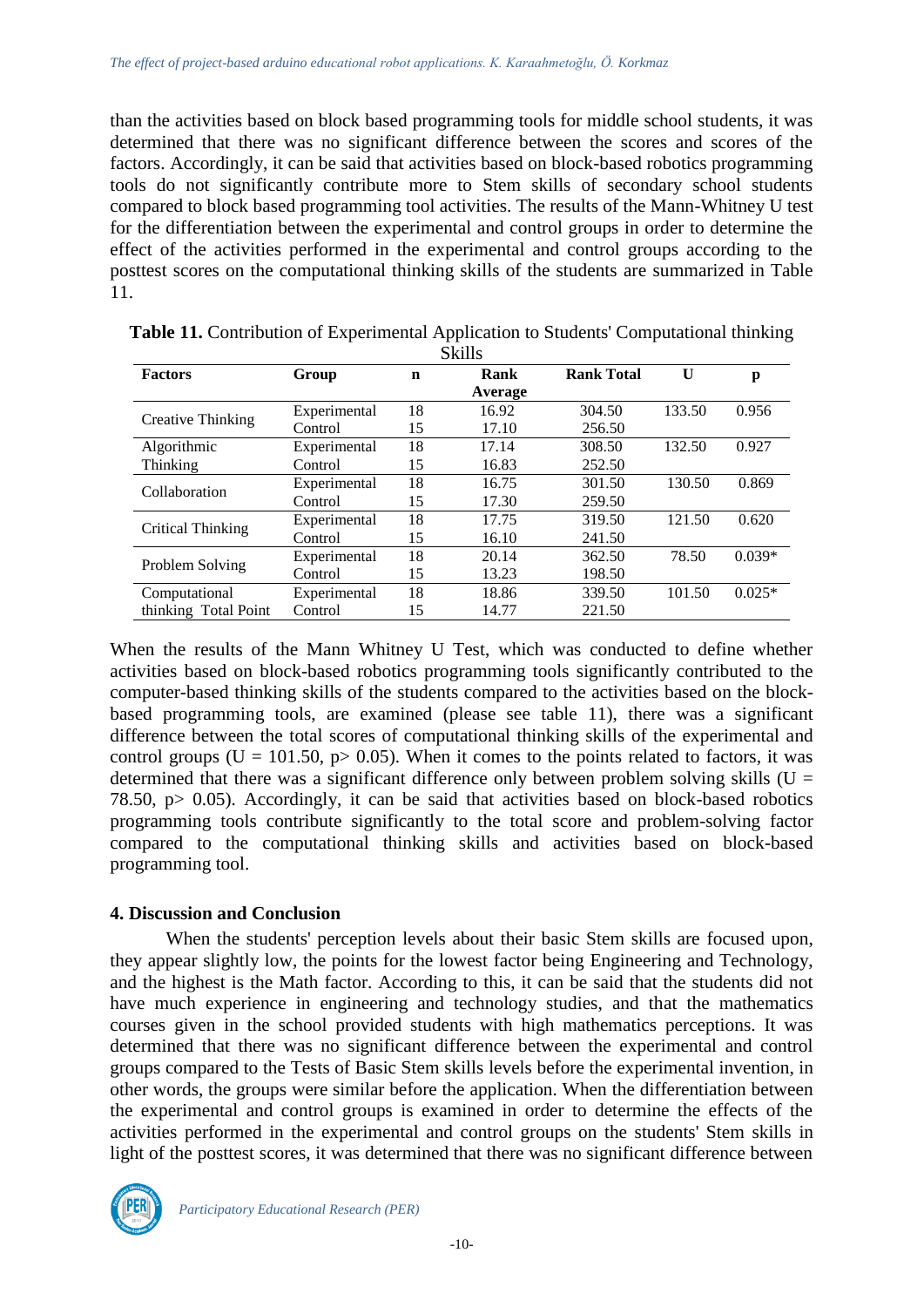the experimental and control groups in terms of both total scores and the scores related to the factors. In this context, it can be said that the activities based on block-based robotics programming tool conducted within the scope of ITS course did not contribute significantly to Stem skills of secondary school students compared to the activities based on block based programming tool. Leonard and others (2016) in their study on secondary school students observed that educational robotic sets and game designs increased the students' thinking skills but did not change their attitude towards Stem. Again according to Leonard and others (2016) this is due to the limitations of the study and the loss of the subject. 124 people participated in the study, but 76 people took the questionnaire. There were also cultural differences (American, Indian, and natives) among the participants. Unfried, Faber, Stanhope, and Wiebe (2015) suggest in their study the evaluation of stem attitudes calls for a long process as it requires time for students to adopt Stem.

Benitti (2012) stated that there should be activities that integrate interdisciplinary curriculum and robotics into other courses (science and engineering), and educational robot applications aiming to improve the knowledge of Stem will help students who has interest in robotics as well as Stem. In this context, it can be said that both educational robot activities and block programming activities contributed significantly to the students' Stem skills and these contributions were similar for both applications. In this context, it can be said that both applications can be used to improve students' Stem skills. It is possible to say that the students have high levels of computational thinking skills, the lowest factor points belong to algorithmic thinking, and the highest average is related to the creativity factor. When the computational thinking skills tests were compared before the experimental application, it can be said that there was no significant difference between the experimental and control groups, in other words the groups were equal before the application. When the differentiation in groups about project-based educational arduino robot activities performed in the experimental and control groups was examined according to the posttest scores with a view to determining the effect of the activities on the computational thinking skills of the students, it was found out that there was a significant difference between the total scores and the points related to the problem solving factor. In this context, it can be said that activities based on block-based robotics programming tool conducted within the scope of ITS course contributed more significantly to the computational thinking skills of secondary school students compared to their activities based on block based programming tool.

Atmatzidou and Demetriadis (2016) stated in their study of the effect of educational robotic sets on students' computational thinking skills, that the students' scores increase significantly towards the end of the activity as, it requires time to fully develop computer-thinking skills, and the use of different methods (written and oral) may have an impact on student performance when evaluating computational thinking skills. Chen and others (2017) say that many of the existing computer-based assessments focus more on studying student products after learning a specific platform. They suggest that this limitation of evaluation method leads to the interpretation of computational thinking as a basic skill that can be transferred between platforms. They state that separate evaluation tools should be prepared for these platforms. They also argue that there are 4 basic levels (Block-based environments, a creative hybrid environment for robotics programming, VEX robotic design systems, and Dash) that should be evaluated with appropriate tools. On the other hand, Chen and others (2017) state in their research that the sub-skills of algorithmic thinking did not improve because in the visual programming environment used, the syntax was not as clear as in other languages (Java, C, etc.) that were syntactically more stringent. Henceforth in this context, activities based on educational robots can be preferred in order to increase students' thinking skills instead of

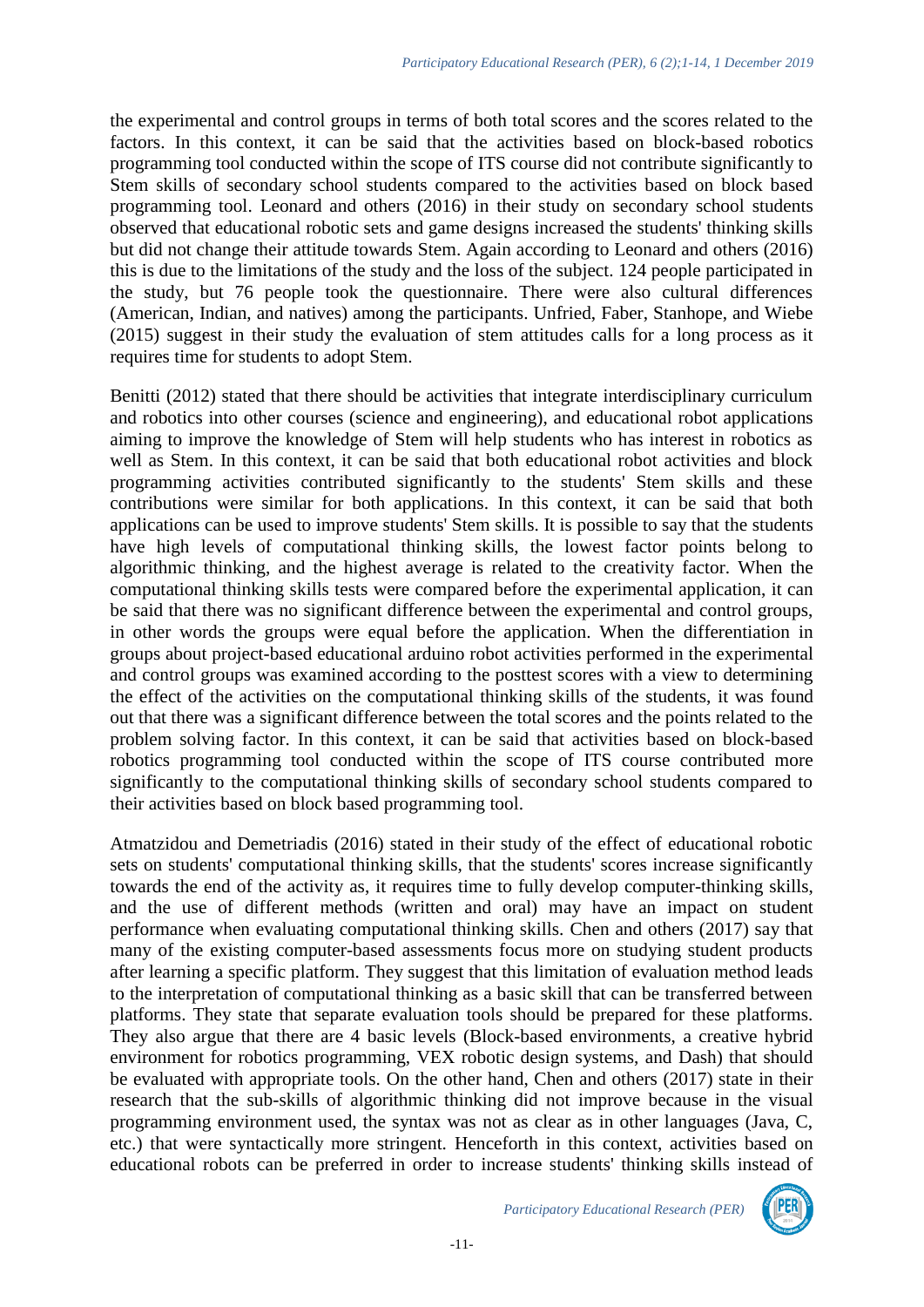block-based programming activities.

## **5. Suggestions**

- The use of both block-based robotic activities and block-based programming activities can be recommended for students to improve their Stem skills
- It may be advisable to focus on the use of block-based robotic activities in order to develop students' computational thinking skills.

## **6. Acknowledgement**

- This article was produced from the master thesis same titled, written by Kübra Karaahmetoğlu, under the supervision of Özgen Korkmaz.
- This research was supported by Scientific Research Project Coordinator of the University of Amasya, under project number SEB-BAP 18-0166.

## **References**

- Akgündüz, D., Aydeniz, M., Çakmakçı, G., Çavaş, B., Çorlu, M., Öner, T., & Özdemir, S. (2015). A report on STEM Education in Turkey: A provisional agenda or a necessity? İstanbul: İstanbul Aydın University STEM Center.
- Altunel, M. (2019). STEM Education and Turkey: Opportunities and Risks, Available at: [https://www.setav.org/perspektif-stem-egitimi-ve-turkiye-firsatlar-ve-riskler/, Retieved: 10.03.2019.]
- Atmatzidou, S., & Demetriadis, S. (2016). Advancing students' computational thinking skills through educational robotics: A study on age and gender relevant differences. Robotics and Autonomous Systems, 75, 661-670.
- Benitti, F. B. V. (2012). Exploring the educational potential of robotics in schools: A systematic review. Computers & Education, 58(3), 978-988.
- Carbonaro, M., Rex, M., & Chambers, J. (2004). Using LEGO robotics in a project-based learning environment. The Interactive Multimedia Electronic Journal of Computer-Enhanced Learning, 6(1).
- Chaudhary, V., Agrawal, V., Sureka, P., & Sureka, A. (2016, December). An experience report on teaching programming and computational thinking to elementary level children using lego robotics education kit. In 2016 IEEE Eighth International Conference on Technology for Education (T4E) (pp. 38-41). IEEE.
- Chen, G., Shen, J., Barth-Cohen, L., Jiang, S., Huang, X., & Eltoukhy, M. (2017). Assessing elementary students' computational thinking in everyday reasoning and robotics programming. Computers & Education, 109, 162-175.
- Ching, Y. H., Yang, D., Wang, S., Baek, Y., Swanson, S., & Chittoori, B. (2019). Elementary School Student Development of STEM Attitudes and Perceived Learning in a STEM Integrated Robotics Curriculum. TechTrends, 1-12.
- Demirkol, Z. (2016). Çocuklar için kodlama [Coding for kids], İstanbul: Pusula Pub.
- Erol, O. (2015). The Effect of Scratch Programming Programming on Motivation and Achievement of Information Technology Teachers. (PhD. Thesis), Anadolu University, Institute of Educational Sciences.
- Ersoy, H., Madran, R. O., & Gülbahar, Y. (2011). Proposing a model for teaching programming languages: robot programming. Academic Informatics Conference.

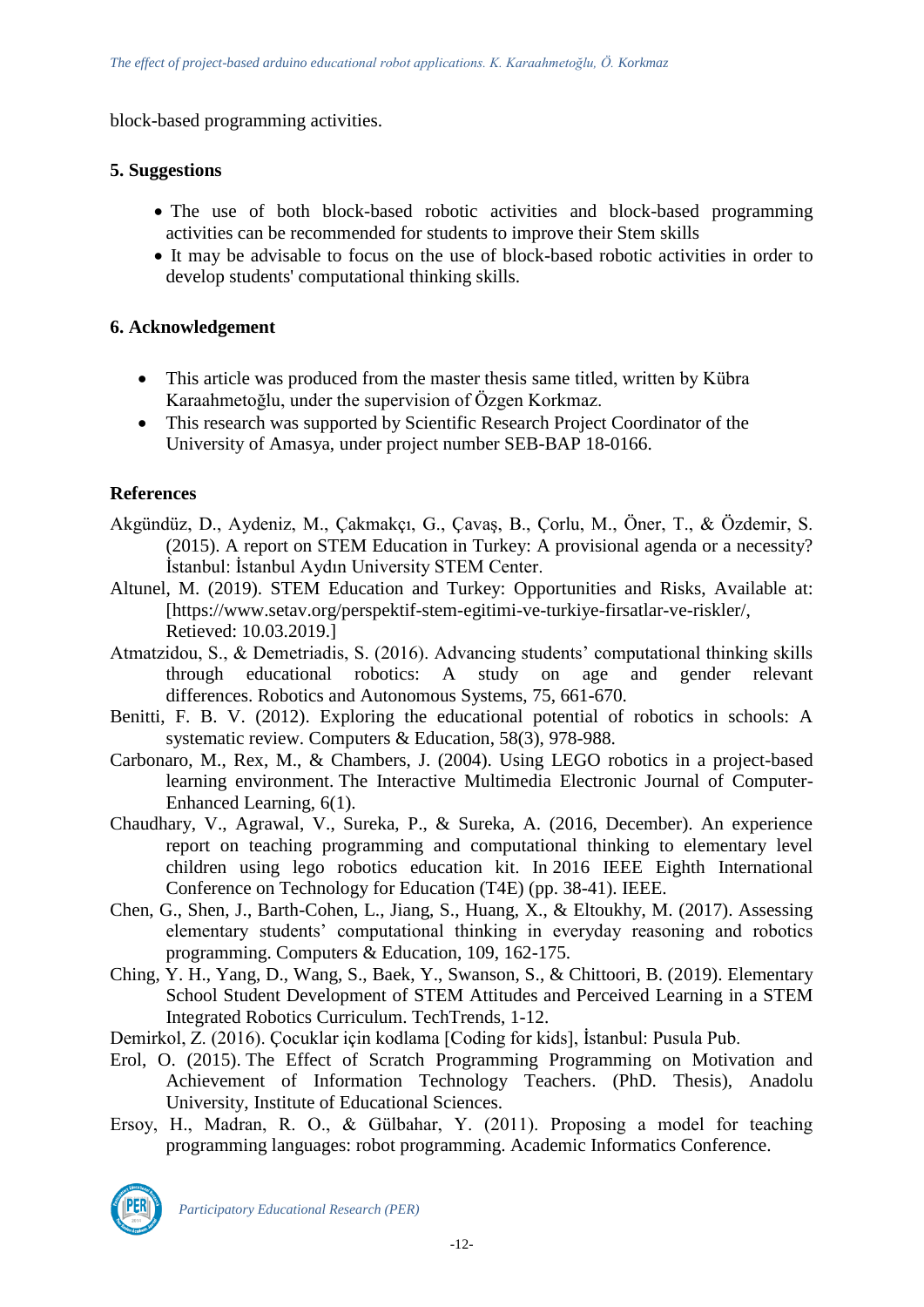- Gelman, R., & Brenneman, K. (2004). Science learning pathways for young children. Early Childhood Research Quarterly (Special Issue on Early Learning in Math and Science), 19(1), 150–158.
- Genç, Z. & Karakuş, S. (2011). Learning through design: using scratch in instructional computer games design. 5th International Computer & Instructional Technologies Symposium. Elazığ
- Gomes, A., & Mendes, A. J. (2007, September). Learning to program-difficulties and solutions. In International Conference on Engineering Education–ICEE (Vol. 2007).
- Fidan, U., & Yalçın, Y. (2012). Lego Nxt Training Kit. Afyon Kocatepe University Journal of Sciences, 12(1), 1-8.
- Karabak, D. ve Güneş, A. (2013). Curriculum Proposal for First Class Secondary School Students in The Field of Software Development. Journal of Research in Education and Teaching, 2(3), 163-169.
- Kaucic, B., & Asic, T. (2011). Improving introductory programming with Scratch?. In MIPRO, 2011 Proceedings of the 34th International Convention (pp. 1095-1100).
- Kert, S. B., & Uğraş, T. (2009). Simplicity and fun in programming: Scratch examples. In The First International Congress of Educational Research, Çanakkale, Turkey.
- Korkmaz, Ö., Çakır, R., ve Özden, M. Y. (2015). Computational thinking levels scale (ctls) adaptation for secondary school level. Gazi Journal of Education Sciences, 1(2), 67- 86.
- Korkmaz, Ö., Çakır, R., Uğur Erdoğmuş, F. & Öner, F. (In press). Secondary School Students' Basic STEM Skill Levels according to their Self-Perceptions: A Scale Adaptation Study. International Journal of Science and Mathematics Education
- Lahtinen, E., Ahoniemi, T. ve Salo, A. (2007). Effectiveness of integrating program visualizations to a programming course. Proceedings of the 7th Baltic Sea Conference on Computing Education Research, 195- 198. Koli, Finland.
- Leonard, J., Buss, A., Gamboa, R. ve ark. J Sci Educ Technol (2016) 25: 860. <https://doi.org/10.1007/s10956-016-9628-2>
- International Society for Technology in Education (ISTE). (2015). CT Leadership toolkit. Available at: [Çevrim-içi: http://www.iste.org/docs/ct-documents/ctleadershipttoolkit.pdf?sfvrsn=4, Erişim Tarihi: 08.04.2019.]
- Ministry of Education (MEB). (2018). Information technology and software course curriculum (5th and 6th grade secondary schools). Available at: [Çevrim-içi: http://mufredat.meb.gov.tr/Dosyalar/2018124103559587- Bilişim%20Teknolojileri%20ve%20Yazılım%205-6.%20Sınıflar.pdf, Retrieved: 08.05.2019.]
- Ministry of Education (MEB). (2018). The 6th Grade ITS lesson Teacher's Guide. <http://www.eba.gov.tr/ekitap?icerik-id=6696>
- Nedzad M, & Yasmeen H (2001) Challenges in teaching Java technology. Challenges Informing Clients A Transdiscipl Approach 365–371
- Noble, J. (2013).Building a LEGO-based Robotics Platform for a 3 rd Grade Classroom, Doctoral dissertation, Tufts University.
- Numanoğlu, M., & Keser, H. (2017Robot Usage in Programmıng Teachıng Mbot ExampleBartin University Journal of Faculty of Education, 6(2), 497-515.
- Özden, M. Y. (2015). Computational thinking. Available at: [Çevrim-içi: http://myozden.blogspot.com.tr/2015/06/ computational-thinking-bilgisayarca.html, Erişim Tarihi: 06.03.2019.]
- Roberts, A. (2012). A Justification for STEM education. technology and engineering teachere. Available at:  $[Cevrim-ic]:$